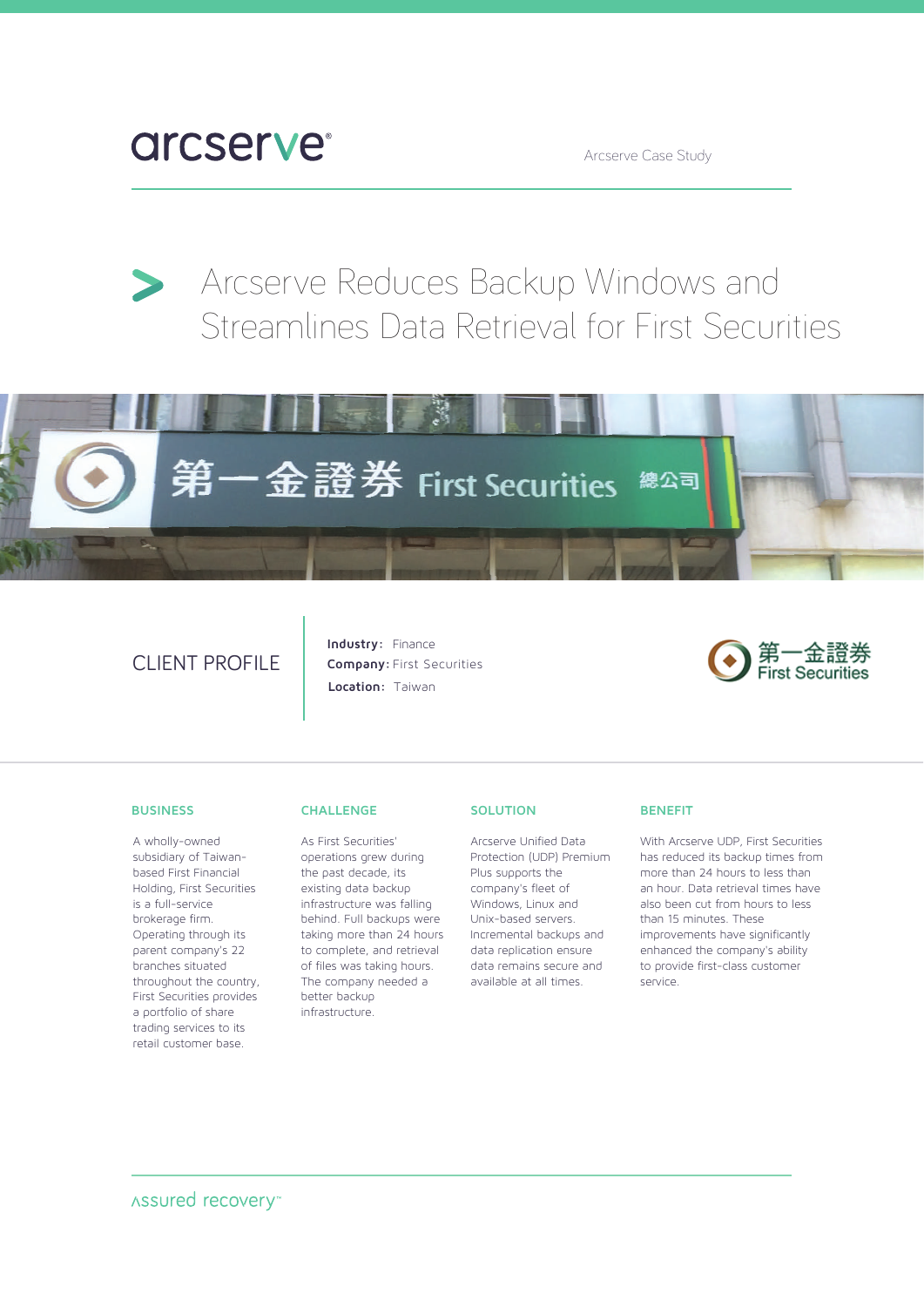

## **BUSINESS BUILDING A MARKET-LEADING SECURITIES FIRM**

First Securities, formerly Taisec Securities, has been trading as a securities brokerage firm since 1998. Following a merger in 2003 with the stock-broking unit of First Bank, it became the securities arm of First Financial Holding.

The company is focused on providing a range of brokerage services to its clients. These are delivered using a range of channels including physical branch locations, online trading platforms and an innovative smartphone application.

First Securities has a clear objective to increase its market share while maintaining its position as one of the country's leading full-service brokerage firms.

## **CHALLENGE**

### **IMPROVING DATA MANAGEMENT FOR A GROWING BUSINESS**

In the highly competitive financial services sector, rapid fulfilment of client requests and orders is vital. To achieve this, brokerage firms need to have a high-performance and stable IT infrastructure underpinning their daily activity.

Supporting its core applications and data stores, First Securities has a mix of both physical and virtual servers running Windows, Linux and Unix operating systems. This infrastructure is supported by a company-wide data backup system.

About 18 months ago, it became apparent that the existing backup system was no longer providing the level of support required by the growing company. Backups were taking more than 24 hours to complete and data recovery times could often be more than an hour.

The company also needed a way to replicate data between its main data centre and a second disaster recovery facility in Taichung in real time. This would provide redundancy for operations and ensure no data was lost in the event of an outage.

"We had reached the stage where our backup was simply not providing the level of support required by a trading company," said Ym Chang, Senior Manager, First Securities. "If any problems occurred during the day, we could only access data from the previous night's backup. This meant we could potentially lose hours of data which was simply not acceptable."

If a major IT failure occurred, it could take more than half a day to retrieve data and get the trading systems back online. This could result in significant disruption for customers and a loss of business for the company.

"Our trading systems and website require always-on availability during trading hours," said Chang. "Even a 15-minute downtime can create serious losses. We could not allow this as it could seriously affect our reputation and long-term business prospects."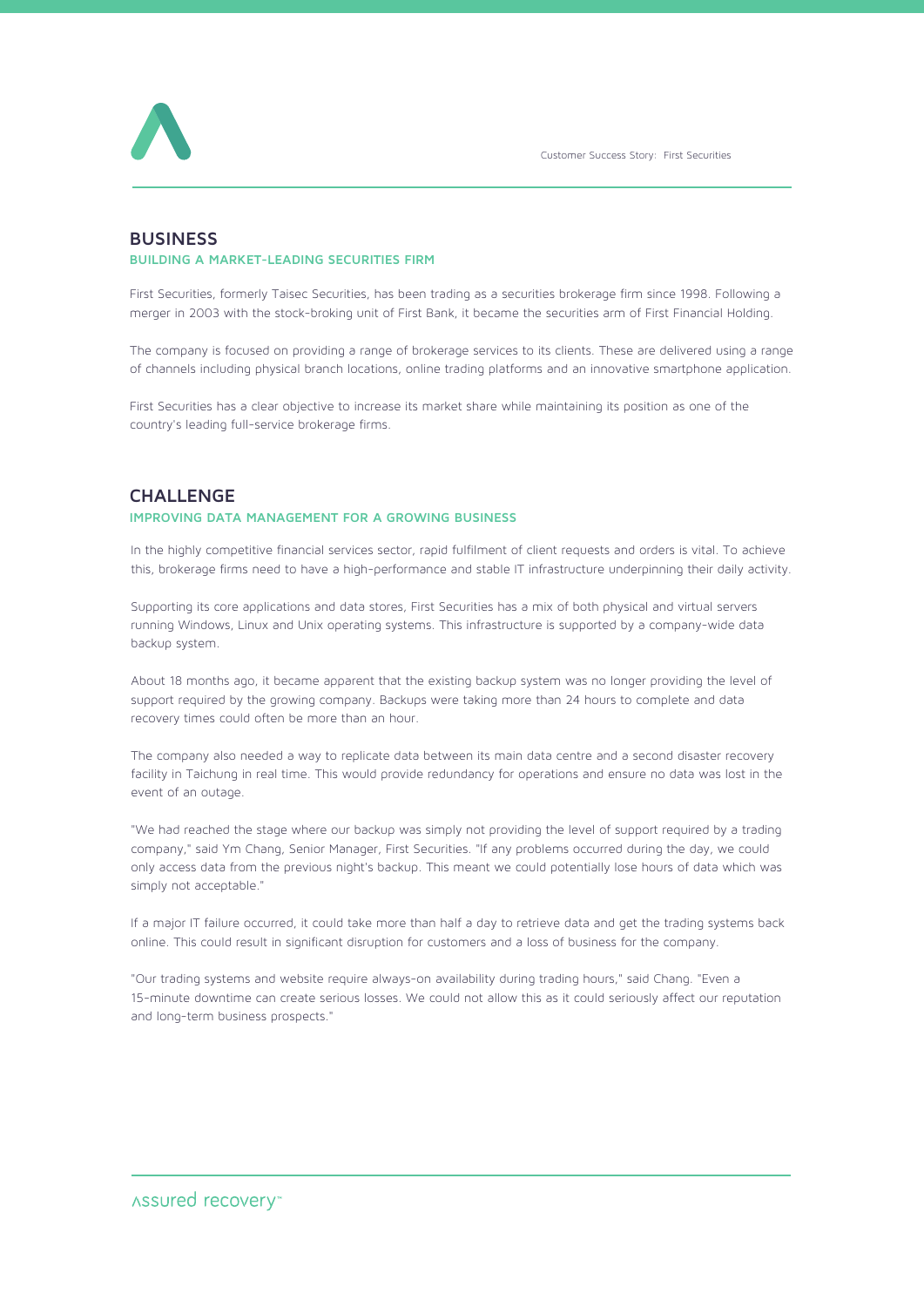

## **SOLUTION**

### **AUTOMATED, INCREMENTAL SYSTEM STREAMLINES BACKUP PROCESS**

After recognising the need to change its backup strategy, First Securities considered a range of replacement options for its ageing Symantec solution. After rigorous analysis and testing, a decision was made to adopt Arcserve Unified Data Protection (UDP) Premium Plus.

"Arcserve backup solutions are very popular in our industry, and our technology partner, Syscom, also recommended this solution," said Chang. "We considered offerings from Symantec, Double-Take and Arcserve, and the Arcserve solution was clearly the best fit for our requirements."

Chang said implementation of the new backup infrastructure was completed within three months and mission-critical data was quickly migrated. Links were established between the primary data centre and the DR facility and real-time data replication was introduced.

"The implementation project was undertaken by our internal IT team supported by Syscom," said Chang. "Everything was achieved without any disruption to our daily business operations."

Once an initial full backup of all data had been completed by the new Arcserve infrastructure, ongoing changes were captured using an incremental backup process. Arcserve Global Deduplication feature helped to reduce the total amount of data being backed up.

"We also opted to undertake image rather than file backups which significantly reduced the required time," said Chang. "This allowed us to cut our overall backup times from 24 hours to less than one hour each day."

First Securities' Arcserve backup infrastructure is now protecting five key servers that house around 4TB of data. "These servers support our tier 1 applications and so must provide 24x7 service levels," said Chang. "I'm pleased that we now have a solid, reliable backup solution in place."

We now have a single infrastructure that provides both backup to disk and replication to our second data centre. It is easy to use, reliable and can scale to meet our future requirements.

邪

-- Ym Chang, Senior Manager, First Securities